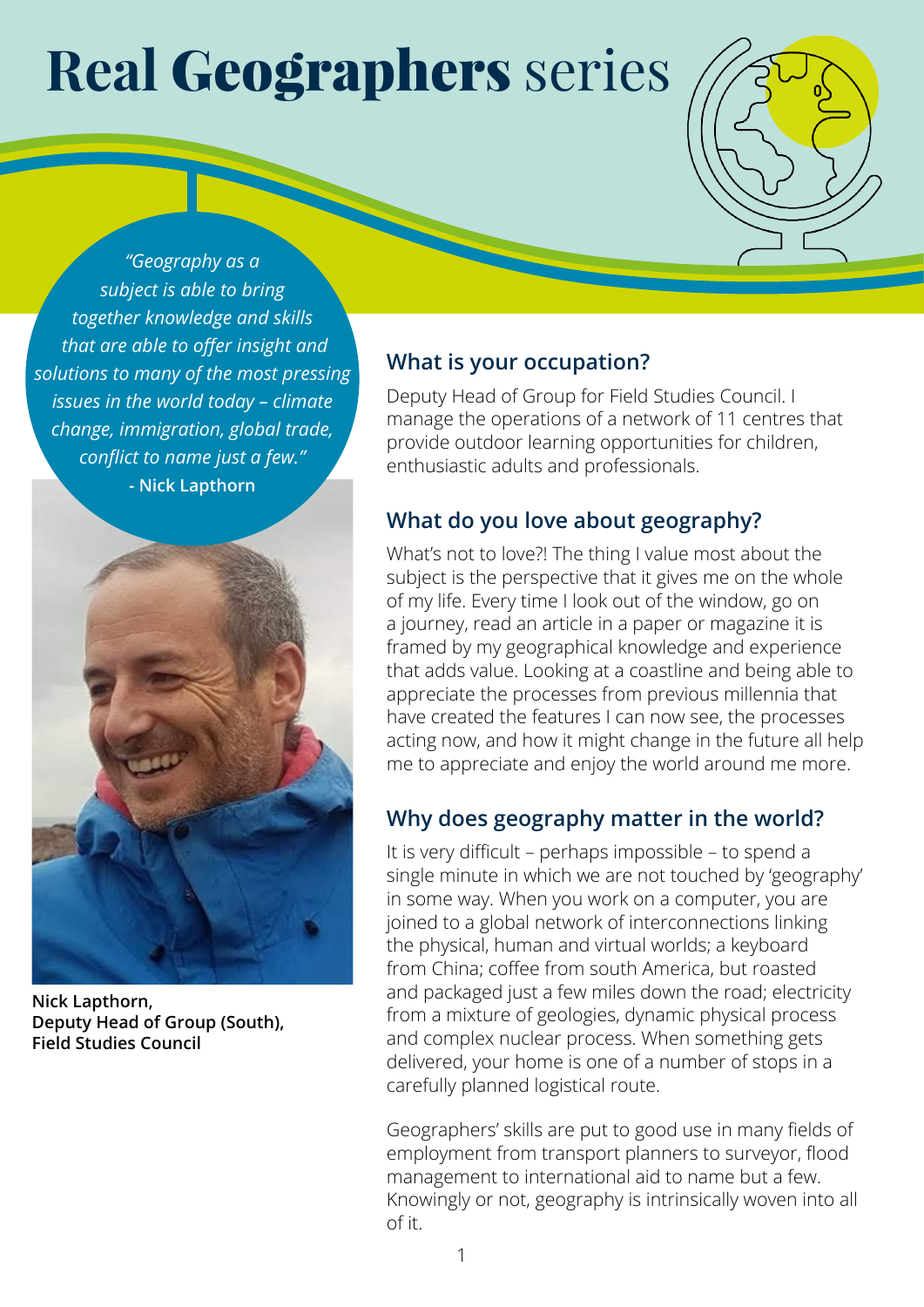# Real Geographers series



# **Why do you think it's important to get students excited about geography as a subject?**

Whether people realise it or not, we are all geographers. Geography as a subject is able to bring together knowledge and skills that are able to offer insight and solutions to many of the most pressing issues in the world today – climate change, immigration, global trade, conflict to name just a few.

# **Why do you think it's important that students carry out field work (whether that be within their school grounds, locally or on a residential basis)?**

Geography is a subject that is embedded in the real world. One of the core skills of geographers is the ability to ask meaningful and relevant questions about the world around them. These may be physical or human but is best done through an intimate understanding of the location which can only be fully achieved by being in that location. It is hard to know what a place is truly like without being there. Seeing a picture of a place is not the same as being there. Data in the 'real world' is messy and complicated and being able to appreciate this helps to form considered and balanced opinions and conclusions.

#### **What are your most pressing environmental concerns? / What environmental issues should we all care about?**

Without doubt the impact of climate change. We have now hopefully moved far beyond the point where we are discussing whether it is 'a thing' to the point where we are genuinely and wholeheartedly looking at ways we can combat it. For some issues we are already looking at mitigating the impacts such as building in flood proofing measures with new housing developments, but there is still time to have a meaningful impact on some of the worst predicted scenarios.

## **Where is your favourite destination in the world from the point of view of a geographer?**

I'm not sure I have found it yet. I have yet to go to Iceland, so that is definitely on my list. I have stood on a glacier, experienced an earthquake and been on a couple of volcanoes, but I would love to see an active eruption or lava flow.